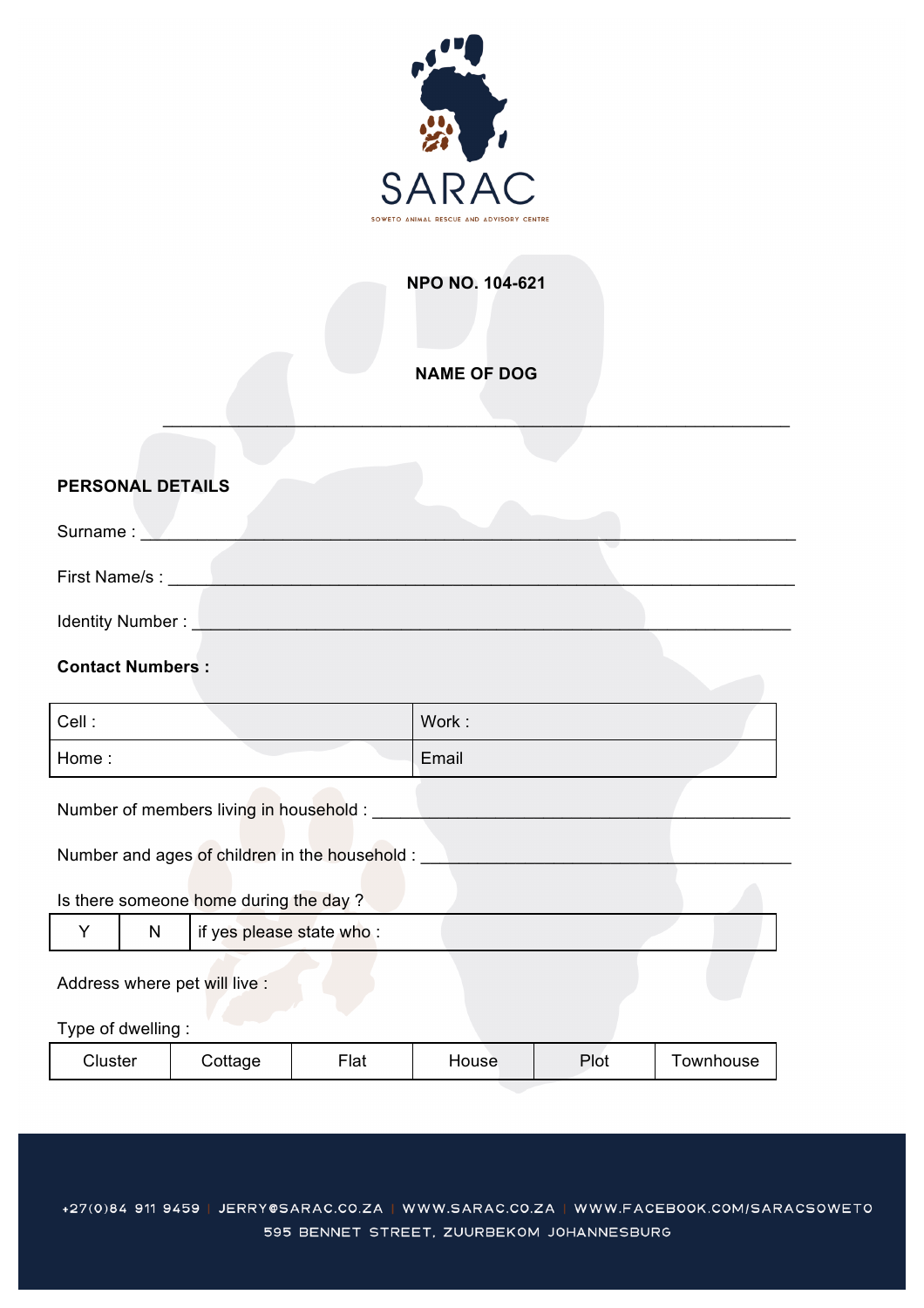

| Road / Street name : New York      |                                             |   |                                                                  |                                                                                  |   |  |
|------------------------------------|---------------------------------------------|---|------------------------------------------------------------------|----------------------------------------------------------------------------------|---|--|
| Suburb : ____________              |                                             |   |                                                                  |                                                                                  |   |  |
| Town City: __                      |                                             |   |                                                                  |                                                                                  |   |  |
| Do you :                           |                                             |   |                                                                  |                                                                                  |   |  |
| Rent?                              | Y                                           | N | Own?                                                             | Y.                                                                               | N |  |
|                                    |                                             |   | If renting, do you have the landlord's permission to keep a pet? |                                                                                  |   |  |
|                                    | How long did you live at this address?      |   |                                                                  |                                                                                  |   |  |
| Years:                             |                                             |   | Months:                                                          |                                                                                  |   |  |
|                                    |                                             |   |                                                                  |                                                                                  |   |  |
| Is your yard / garden :            |                                             |   |                                                                  |                                                                                  |   |  |
| Fenced<br>Walled                   |                                             |   |                                                                  |                                                                                  |   |  |
| Brief description: (height & type) |                                             |   |                                                                  |                                                                                  |   |  |
|                                    |                                             |   |                                                                  |                                                                                  |   |  |
|                                    | Is there a pool?                            |   |                                                                  |                                                                                  |   |  |
|                                    | Yes                                         |   |                                                                  | <b>No</b>                                                                        |   |  |
|                                    | Is the pool fenced or covered ? ___________ |   |                                                                  |                                                                                  |   |  |
|                                    |                                             |   |                                                                  | Are you planning to move in the near future ? : ________________________________ |   |  |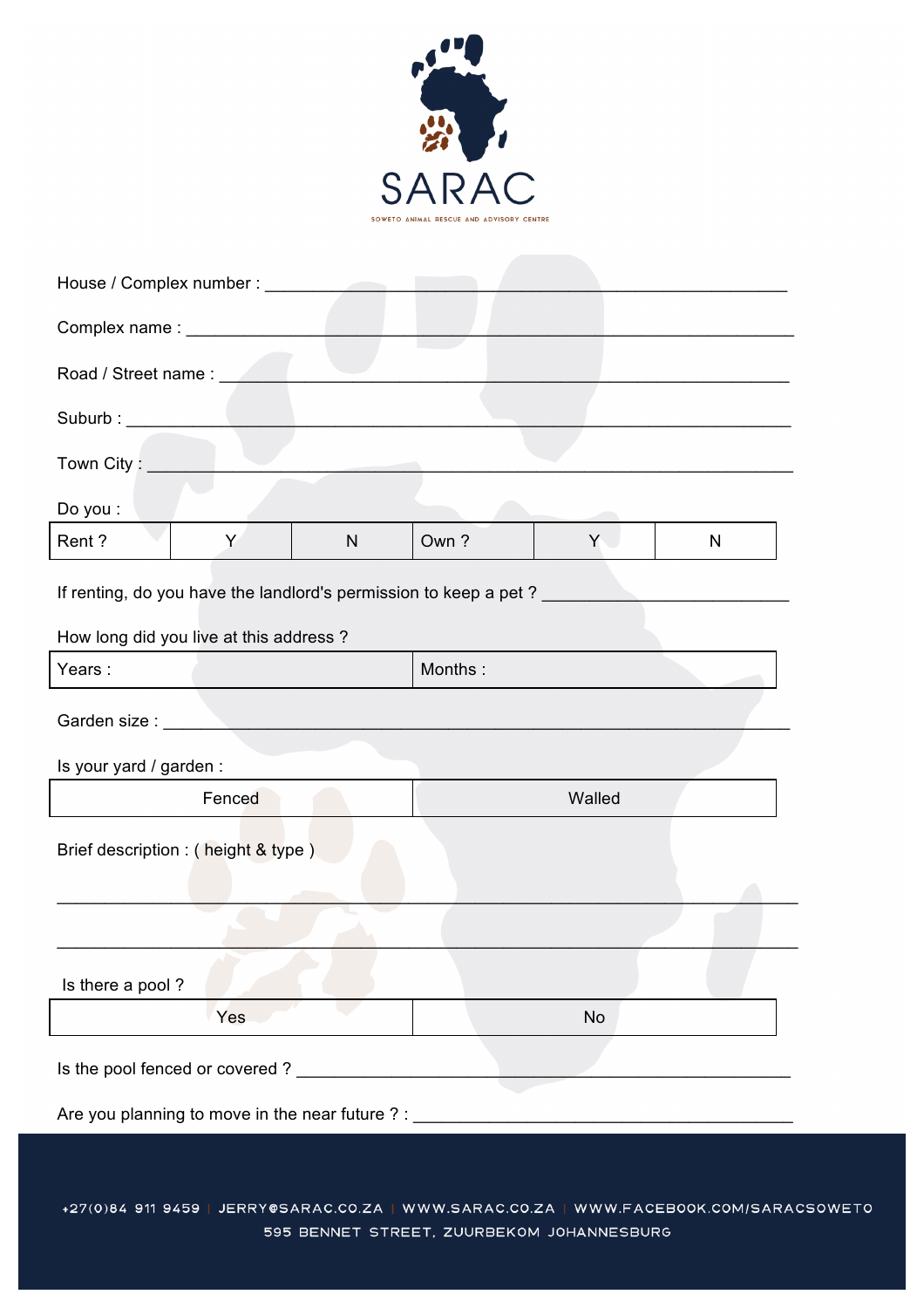

# OTHER IMPORTANT INFORMATION

Where do you intend on keeping your pet ? During the day

| Indoors | <b>Outdoors</b> |  |
|---------|-----------------|--|
|         |                 |  |

Where do you intend on keeping your pet ? During the night

| Indoors |                                                     |        |        | Outdoors |  |  |
|---------|-----------------------------------------------------|--------|--------|----------|--|--|
|         | If outdoors, what type of shelter will you provide? |        |        |          |  |  |
| Kennel  | Verandah                                            | Garage | Other: |          |  |  |

What arrangements do you make for your pet or pets while you are away ?

| <b>Boarding Kennels</b>   | Friend / Relative                                                                                              | Domestic Worker | Neighbour  |
|---------------------------|----------------------------------------------------------------------------------------------------------------|-----------------|------------|
|                           | Please specify : Network and the state of the state of the state of the state of the state of the state of the |                 |            |
|                           |                                                                                                                |                 |            |
| Do you have other pets ?  |                                                                                                                |                 |            |
|                           | Yes                                                                                                            | <b>No</b>       |            |
| What are they?            |                                                                                                                |                 |            |
|                           |                                                                                                                |                 |            |
|                           |                                                                                                                |                 |            |
| Specify dog breed / type: |                                                                                                                |                 |            |
|                           |                                                                                                                |                 |            |
| Age/s : __________        | Male/s :                                                                                                       |                 | Female/s : |
|                           |                                                                                                                |                 |            |
| Sterilised?               |                                                                                                                |                 |            |
|                           | Yes                                                                                                            | <b>No</b>       |            |

If no, please specify reason :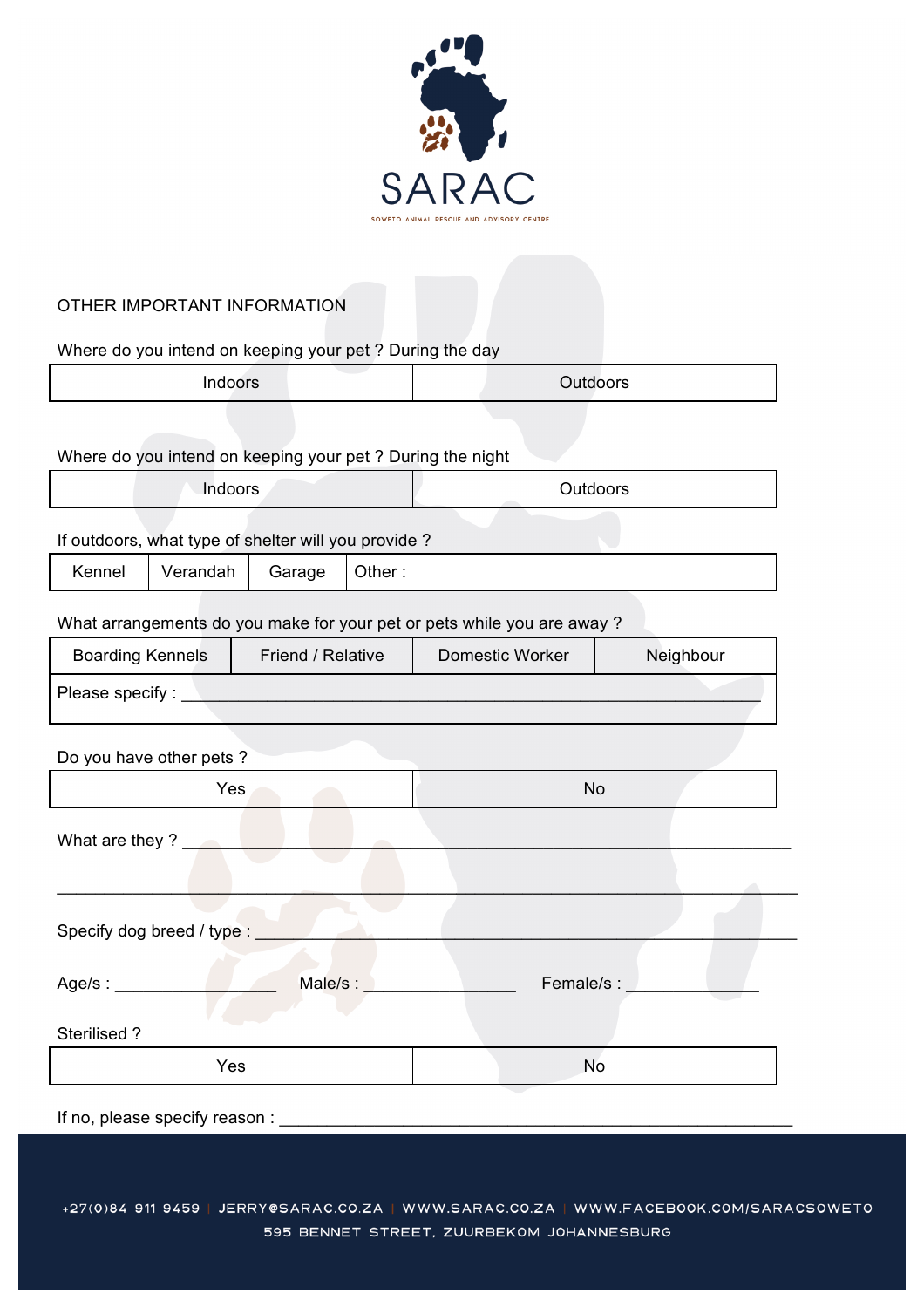

| Which veterinary practice do you use ? |  |
|----------------------------------------|--|
|                                        |  |
| Phone:                                 |  |
| Address:                               |  |
|                                        |  |

### **GENERAL**

Please give two references

| Name         | Phone   |
|--------------|---------|
|              |         |
| Relationship | Address |
|              |         |
| Name         | Phone   |
|              |         |
| Relationship | Address |
|              |         |

### **SARAC'S TERMS AND CONDITIONS FOR ADOPTION**

- 1. Regular updates on the animal to be emailed to SARAC on info@sarac.co.za
- 2. SARAC retains the right to reclaim an animal when warranted because of neglect, abuse, inadequate home or veterinary care.
- 3. SARAC must be notified if at any time or for any reason you cannot keep the animal, you must return the animal to SARAC rather than transferring it to another household or surrendering it to a shelter.